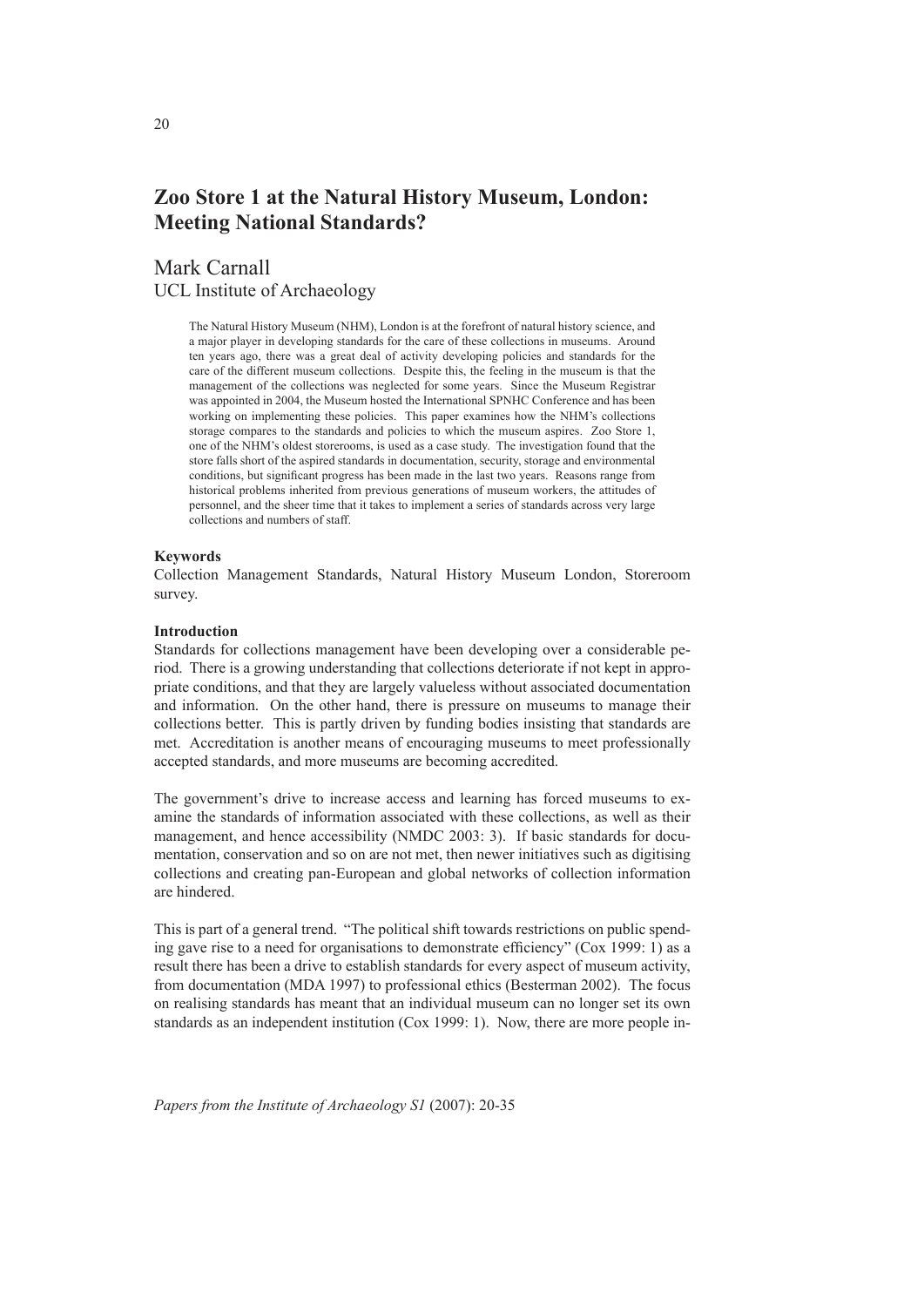vestigating what goes on and what has gone on in museums than at any point in history (Saumarez Smith 2005).

This is not to say that collections have necessarily been cared for inappropriately until recently. Previously, these issues were tackled in a variety of ways by different types of museum, sometimes to the detriment of the collections, sometimes to their benefit. Now there is a recognised framework for collections management.

Many museums have a backlog of collection management matters that need addressing to bring collections up to current standards (Davis 1994: 70). Tasks such as the documentation of objects, conservation of materials and safeguarding of collections can seem Herculean for larger and older collections. However, it is the older collections that are most likely to comprise important information and unique objects that are at risk of permanent loss and that are therefore most in need of effective management so as to implement standards.

Over a decade since the importance and need for clear standards and policies for collection management was recognised (MGC 1992) it may be asked whether these standards are being effectively met? There is work that focuses on assessing standards met in some areas and in the USA most museums information is collected via generalised questionnaires and statistics (Institute of Museum and Library Services 2005). In the UK, the situation is bleak, the DCMS being described as an "evidence free zone" in 2003 with relation to how the sector *in general* was collecting, collating and analysing statistical data on visitor numbers and "constructing evidence-based policies" (Selwood 2003: 2; Keene, this volume).

This paper examines the standards of collections management for a large and important collection in of one of the world's leading museums – the Zoology collection of the Natural History Museum, London. In line with the drive for setting standards, in 2000 the museum produced a ten-year plan for collection management standards, aiming to define and implement these standards within the museum, and to encourage their acceptance by other museums of natural history across the UK and internationally (NHM 2003c). Five years after this plan was drafted it is time to see how one of the museums' own storerooms meets the international standards: those that it hopes to roll out worldwide.

The NHM holds approximately 70 million objects including botanical, entomological, mineralogical, palaeontological and zoological specimens as well as substantial works of literature and art (NHM 2003a: 7). As the UK national museum for natural history, with one of the most comprehensive and important natural history collections across the globe, its responsibility is to be the centre of the network of British natural history organisations and to maintain its position as a major player in this important field globally. The museum is well aware of this, and is a major collaborator with numerous governmental, academic and commercial partners within a range of natural science fields (NHM 2003b).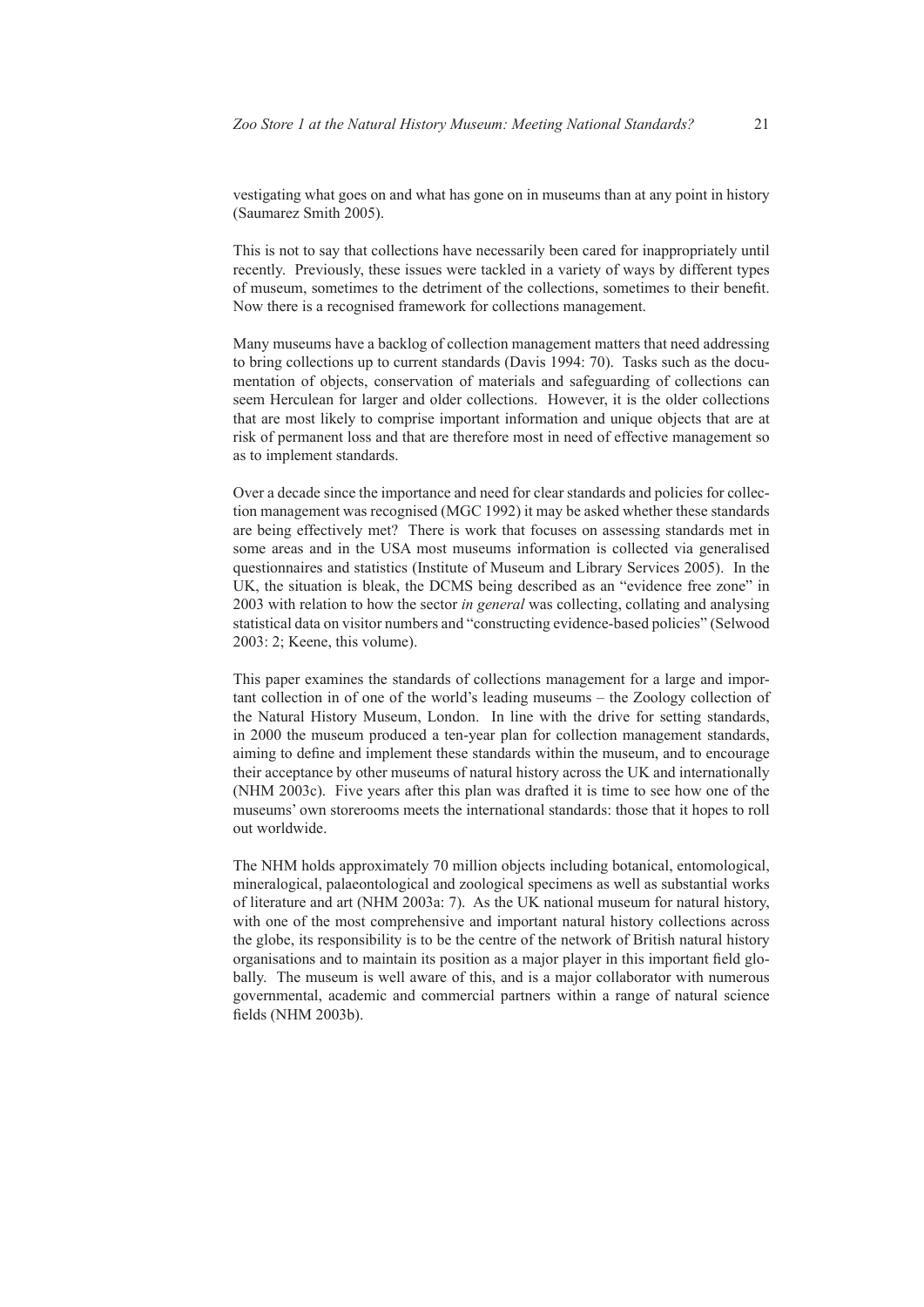Natural history museums are unique in that they combine both scientific and educational functions (Stansfield et al. 1994: xi) and the museum is a well-established centre for natural science research and education. The relative priority of the various functions of museums is still a matter of current debate (Wilkinson 2005). However, at the NHM the responsibility for the care and management of the collections not only as resources for research but also as objects held in trust for the public has been accepted (NHM 2003c). Hence, the NHM is very active in developing strategies on museum science and acts as a focus for the development of policies on collections management (NHM 2004a).

### **The NHM Zoological Collections Storage: Assessment**

Zoo Store 1 is contemporary with the building of the museum at the South Kensington site around 1880 (Thakray and Press 2004: 61). It is situated in the basement of the Waterhouse building, directly below the main hall, famed for the *Diplodocus* skeleton. Many of the display cases and individual specimens in the store are also contemporary with the first years of the museum.

# *The Research Sample*

As the main focus for this investigation, Zoo Store 1 is compared and contrasted to another of the main stores for the zoological collections, an external store at Wandsworth. Zoo Store 1 provides an excellent case study for assessment because it contains such a vast array of different zoological specimen types. This diversity of specimens means that a range of different collection management issues can be assessed because the specimens fall under different scientific groups within the museum. The Wandsworth store provides a good contrast, as it was occupied by the museum much more recently and has therefore given the museum the opportunity to establish management arrangements afresh, unencumbered by tradition and the problems inherent to a store in a historic building. Clare Valentine and Richard Sabin of the NHM instigated this study as they acknowledged that they no longer adhere to the old practices - quite the reverse. They wanted this study undertaken to evaluate some of the practical issues involved in assessing such a large and historic storeroom.

Among many other items, Zoo Store 1 holds:

- The large dry fish collection including skeletons, skins and mounted specimens, many of which are holotypic
- The dry reptile collection including many non-wet type specimens
- Approximately 50 large mounted mammals all of which are type specimens (including zebra, giraffe, wallaby and tapir among others)
- Prepared and unprepared mammal skeletons and skins awaiting removal to Wandsworth (See Wandsworth) when funds become available
- The West Orkney zooarchaeological collections belonging to the National Museum of Scotland. (Borrowed by a PhD student - the NHM are waiting for NMS to collect it.)
- Many model and part model specimens
- Turtle eggs, skeletons, mounted specimens and fossil turtle holotypes
- A comparative fish anatomy collection dating from Richard Owen's index museum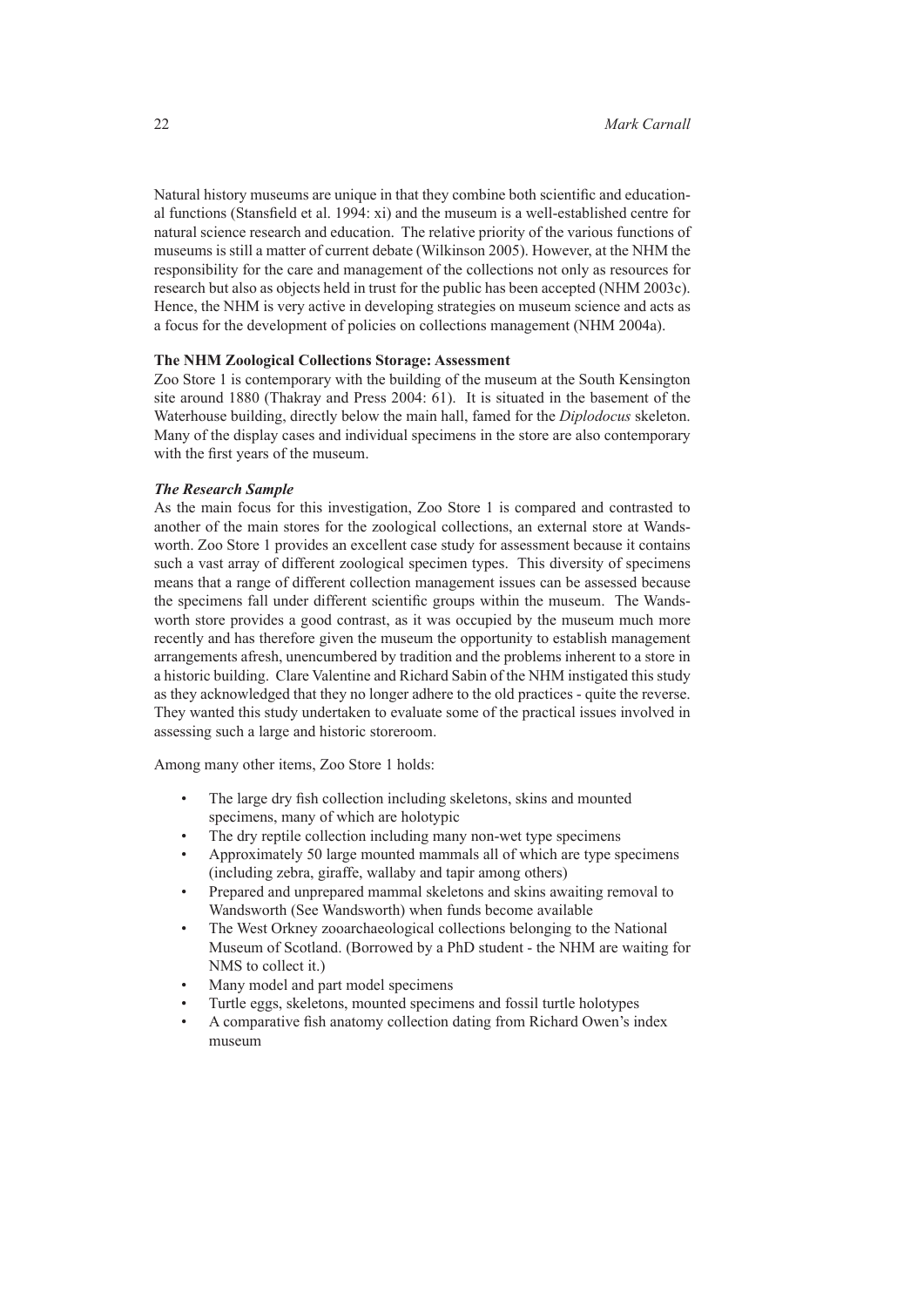- A collection of cetacean otoliths
- A collection of ancient Egyptian mummified cats

To put this store room into context, Zoo Store 1 holds 7000 specimens of the 22 million stored across the department. Many of these specimens are of great historical and scientific importance. If there are problems associated with their care and management it cannot be because the specimens are not significant. It must be due to other factors.

#### *Research Methods*

In order to assess, qualitatively, the overall status of the collection a sample of 250 specimens was examined. The specimens surveyed were randomly selected, starting at one end of the room and examining two specimens from each rack/cabinet.

The general layout and security of the storeroom and the Waterhouse building basement were examined before the survey began. Additional observations were made during day-to-day activities around the museum. Individual specimen security was assessed as part of the survey. The figures for environmental conditions were taken from a comprehensive environmental monitoring programme of the Waterhouse building basement, undertaken by the department of Zoology beginning October 2002 (Sabin 2004).

The survey used to assess the condition of specimens in Zoo Store 1 was based on a previous paper format developed by Valentine and Sabin. It was designed by Melissa Gunter, a master's student undertaking the RCA/V&A conservation course, in June 2004 for trial in parts of the collection with a view to rolling it out across other collections (Gunter 2004). The survey was designed to be easy to use and to identify "agents of specimen destruction" that are both descriptive and prescriptive to the causes of specimen damage. It also recorded data about specimen security, documentation and storage. The figures for specimen damage included in this report were calculated by processing the survey forms by hand. The results presented here are an abridged summary of some of the general findings. Photographs taken as part of the survey have been used to produce a Manual of Specimen destruction (Carnall 2005) for use across the zoology collections.

# **Findings**

The collections management functions that are the most significant in meeting proper standards for collections management are set out in the Natural History Museum's own policy report, drawn up in pursuit of its global role (NHM 2003a). They are: disaster avoidance and preparedness; environmental conditions that affect collections preservation; security; storage space and equipment; and the effectiveness of collections management procedures.

# *Zoo Store 1*

# Disaster and Emergency Provisions

The Zoology department has a comprehensive disaster and contingency plan that outlines the possible disasters that may affect the collections and the action to be taken in the event of a disaster (Valentine and Sabin 2004). Among potential disasters fire, flood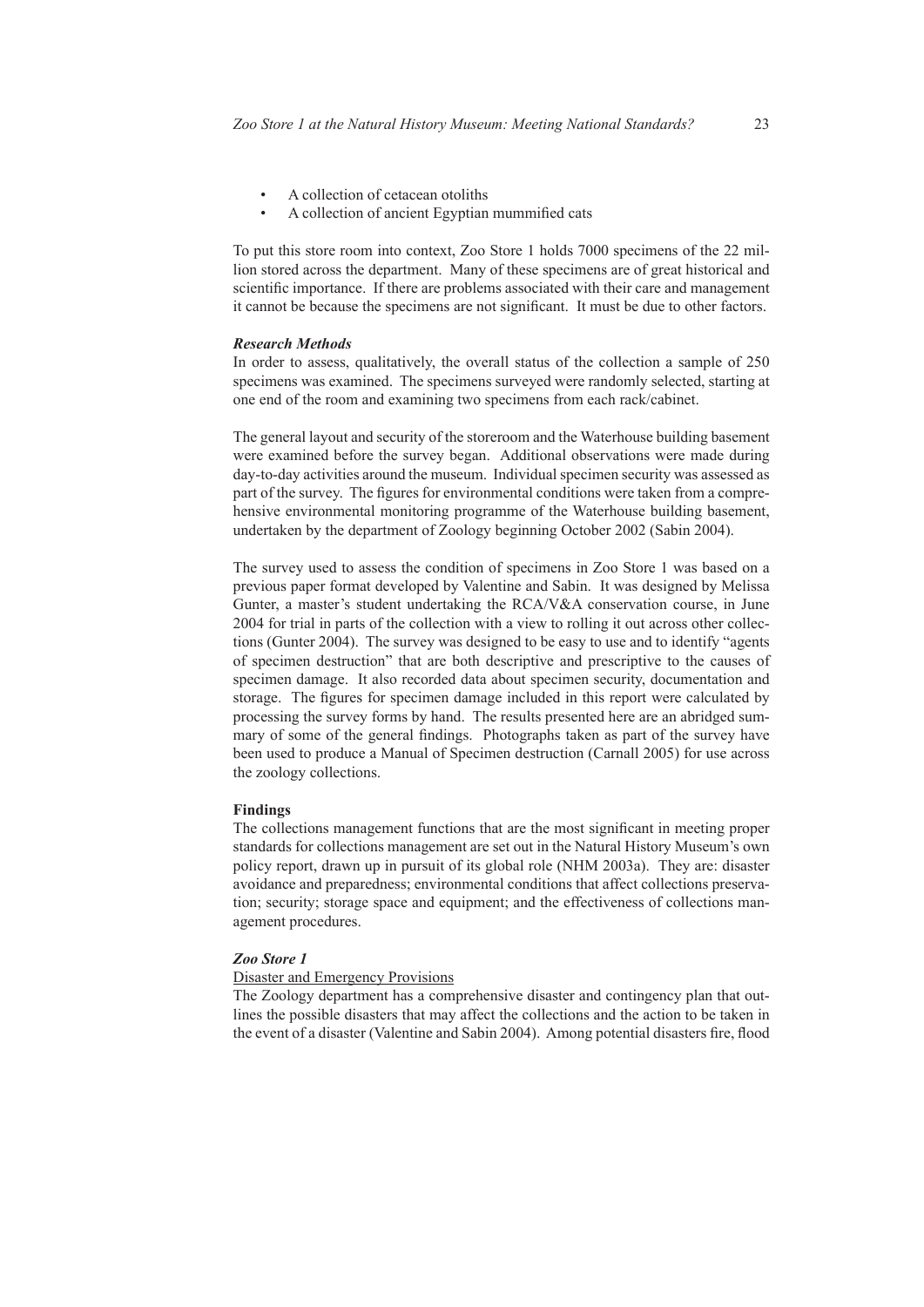and theft have been emphasised as the largest risks with respect to the likelihood and the extent of damage caused.

#### **Fire**

In the disaster plan careless smoking, faulty wiring, faulty electric equipment, maintenance work mishaps and arson are listed as potential causes of fire in a storeroom (Valentine and Sabin 2004: 5).

Although smoking within the museum is prohibited, smoking in the colonnade, the main external staff thoroughfare was not at the time of the survey, even though flammable gas was stored there. Subsequent to this survey, and following recommendations from fire safety officials, smoking was banned across the museum from March 2007.

# **Flood**

While greatest losses are caused by fire, the most damage requiring the most immediate action and in the long term the most remedial conservation treatment is caused by water

(Valentine and Sabin 2004: 5)

The storeroom is visited about once a week by curatorial staff and researchers, but is not routinely inspected and there are no water detection devices within it. Part of the store is directly beneath a kitchen and numerous water carrying pipes and vents run through it. If there were a localised flood, it could be some time before the flood was discovered by which time specimens may have suffered permanent damage.

# Environment and Preservation Conditions

# **Relative Humidity and Temperature**

Zoo Store 1 is a difficult storeroom to control the environment in because it is situated in the basement of a Grade-II listed building and within the Museum Master Plan it is acknowledged that all of the collections in the Waterhouse Basement need to be rehoused in specially built storage. In addition, the Museum is in the process of purchasing a museum-wide environmental monitoring system.

At the time of the survey, there was no equipment in Zoo Store 1 to control directly the environmental conditions within the storeroom. Although maximum and minimum figures for temperature and Relative Humidity (RH) fall within recommended parameters (Sabin 2004: 1-3) the level of fluctuation was cause for concern. For example in August 2004, relative humidity remained at a 70% for several days, fluctuating more than 10% in a 24-hour period (Sabin 2004: 1).

The environmental monitoring project is only in the first stages of development and the data from further periods of environmental monitoring will be used to inform policy on controlling the environment within the basement Zoology store. Although recommended standards were widely published in 1992 (MGC 1992), the current environ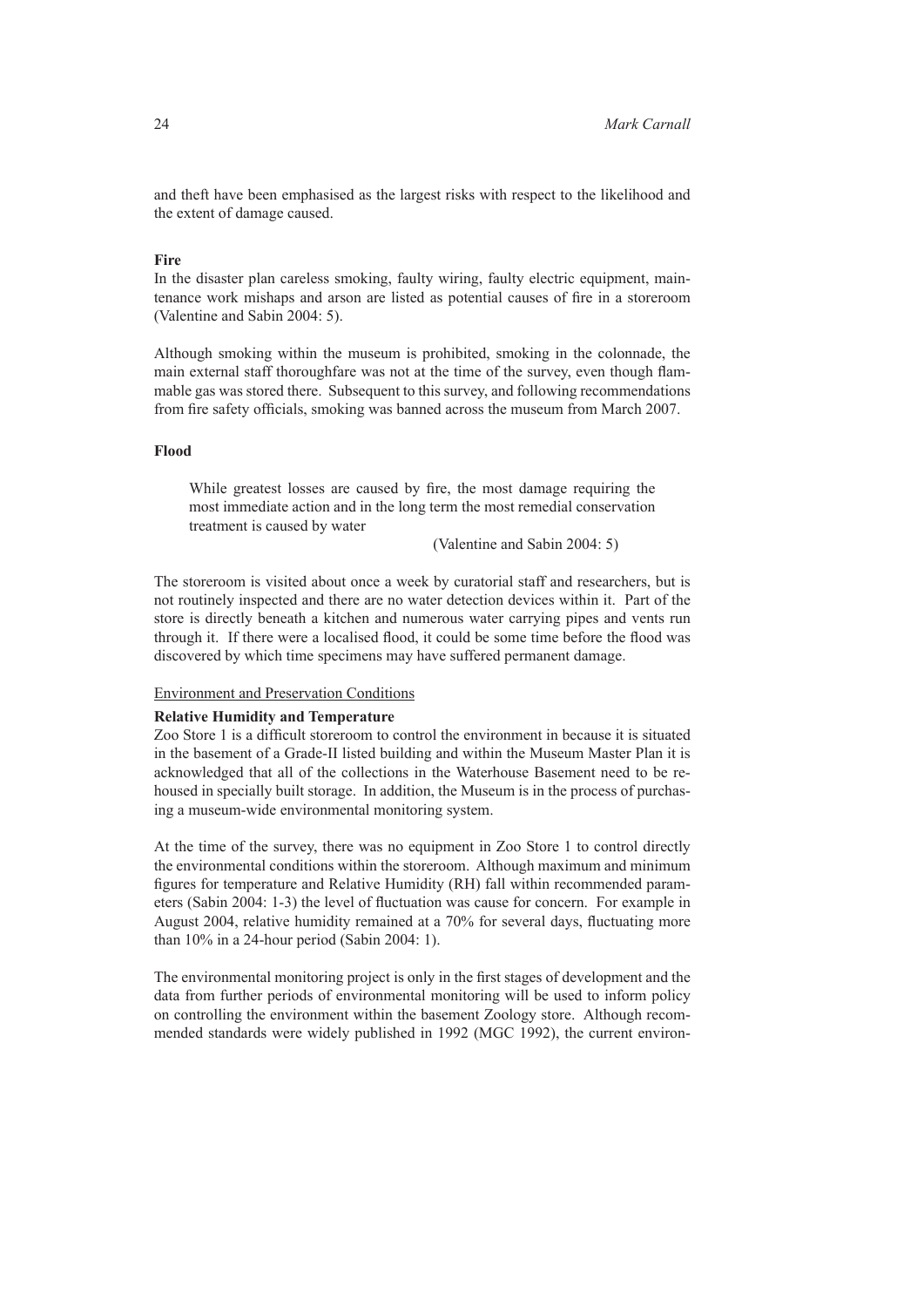ment leaves a lot to be desired and Zoo Store 1 is still a part of the museum where these standards are not actively adhered to.

#### **Pest Control**

One of the most damaging yet easily preventable causes of specimen damage is pest attack. The NHM pays particular attention to pest management because of the high risks to natural science collections from a range of pest species (NHM 2003a: 11). The museum has run an Integrated Pest Management programme (IPM) since 2003 (NHM 2003c).

As part of the IPM programme all doors on direct routes from outside to storerooms are pest proofed and clearly signposted. In line with the IPM procedures, all specimens coming into Zoo Store 1 from other storerooms or exhibition are required to be frozen for 72 hours at -30º C to prevent the transfer of pests.

In the past, it is clear that Zoo Store 1 has had a pest infection of *Anthrenus* (carpet beetle). Of those examined thirty specimens, 12%, were found with *Anthrenus* skins and 18 specimens, 7.2%, were found with frass. However, none of the specimens examined was found with vermin faeces or urine, and so the infestation is unlikely to be live.

# Security and Procedures

With a common heritage for everyone, security is everybody's business (Liston 1993: 3)

# **Entrance Security**

Behind the scenes at the NHM, security is key controlled. Permanent staff, temporary staff and volunteers hold keys to allow them to access only the areas of the museum they need to work in. This is in accordance with standards laid down in the Museums and Galleries Commission guidelines (MGC 1992: 34).

Zoo Store 1 has three entrances. Each door is key controlled and only authorised members of staff can enter the storeroom. Cleaning staff do not enter the storeroom unless requested by collections management staff. This system has worked very well and there have been no major security incidents in the last 20 years. Furthermore, in June 2005, following a security review, this system was updated through the implementation of a programmable swipe-card security system.

### **Specimen Security**

Due to the range of storage solutions in Zoo Store 1 there is also a variety of measures for individual specimen security (see Storage). However, as is often found in museum stores, only 4% of the specimens examined were behind a locked cabinet door. If all the lockable cabinets were locked, this figure would be increased to 40%.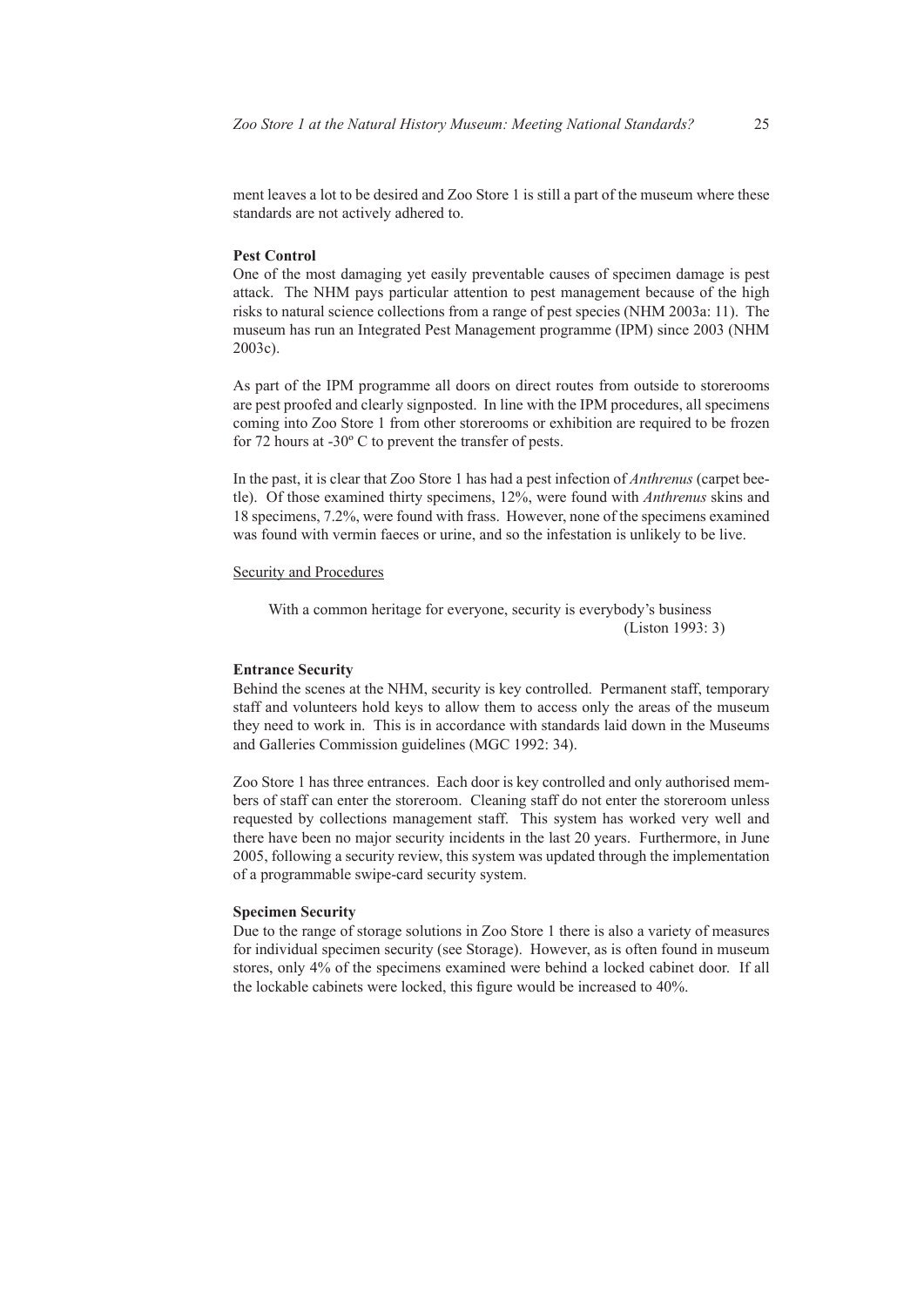# Documentation

The documentation associated with natural history specimens is arguably more important than the physical specimen itself. Among other uses, geographical location data for specimens can provide valuable evidence for population biology and for studying the historical ranges of species now extinct. This is extremely important to genetic studies and evolutionary sequencing, in recent and fossil specimens respectively.

Within the sample of specimens, there was a great variation in the type, content, location, style and completeness of the labels. Some specimens had complete labels as well as the original paperwork. Other labels consisted of a single number in NHM registration number format. Overall, 35% of the specimen labels sampled including one holotype did not have a number of any kind.

# **Labels**

- 52% of the labels were found to be in good condition i.e. the paper was in good condition and the label was readable.
- 32% of the labels were found to be in fair condition i.e. there is some minor damage to the label or some of the information may be hard to read.
- 8% of the labels were found to be in poor condition i.e. the label is severely damaged and the information is very hard to read.
- 8% of the specimens surveyed did not have a label of any form.
- No labels were in a Secol sleeve<sup>™</sup> or separate bag.

It is important to note that although the quality of the labels directly attached to specimens was highly variable, the museum does keep comprehensive registration details, catalogues, card indexes, databases and other associated documentation elsewhere.

# Storage Space and Equipment

# **General Storage**

Almost every square inch of the storeroom is used as specimen storage. In addition, Zoo Store 1 is regularly used as an overspill store for the zoology department. There were also a variety of miscellaneous non-collection objects that have been 'permanently' left in the storeroom. Most of the skeletal fish collection within Zoo Store 1 is stored on open racks along the left hand side of the room. This offers little or no protection from environmental fluctuations in the storeroom (Figs. 3a and b). Many of the large mammal specimens are stored in the original display cabinets that date from the 19th century (Thakray and Press: 73). The fish skin type collection and most of the reptile collection are stored in old gallery cabinets and in large cupboards that also date from the museums' opening. These cabinets are not conservation grade and many are in a state of disrepair.

The survey determined that damage due to physical forces was by far the largest cause of damage to the specimens sampled and hence to the collections in Zoo Store 1. 67.6 % of specimens had abrasion damage, 37% had breaks and 22% were fractured. Rehousing specimens in appropriate sized conservation grade boxes on more suitable racking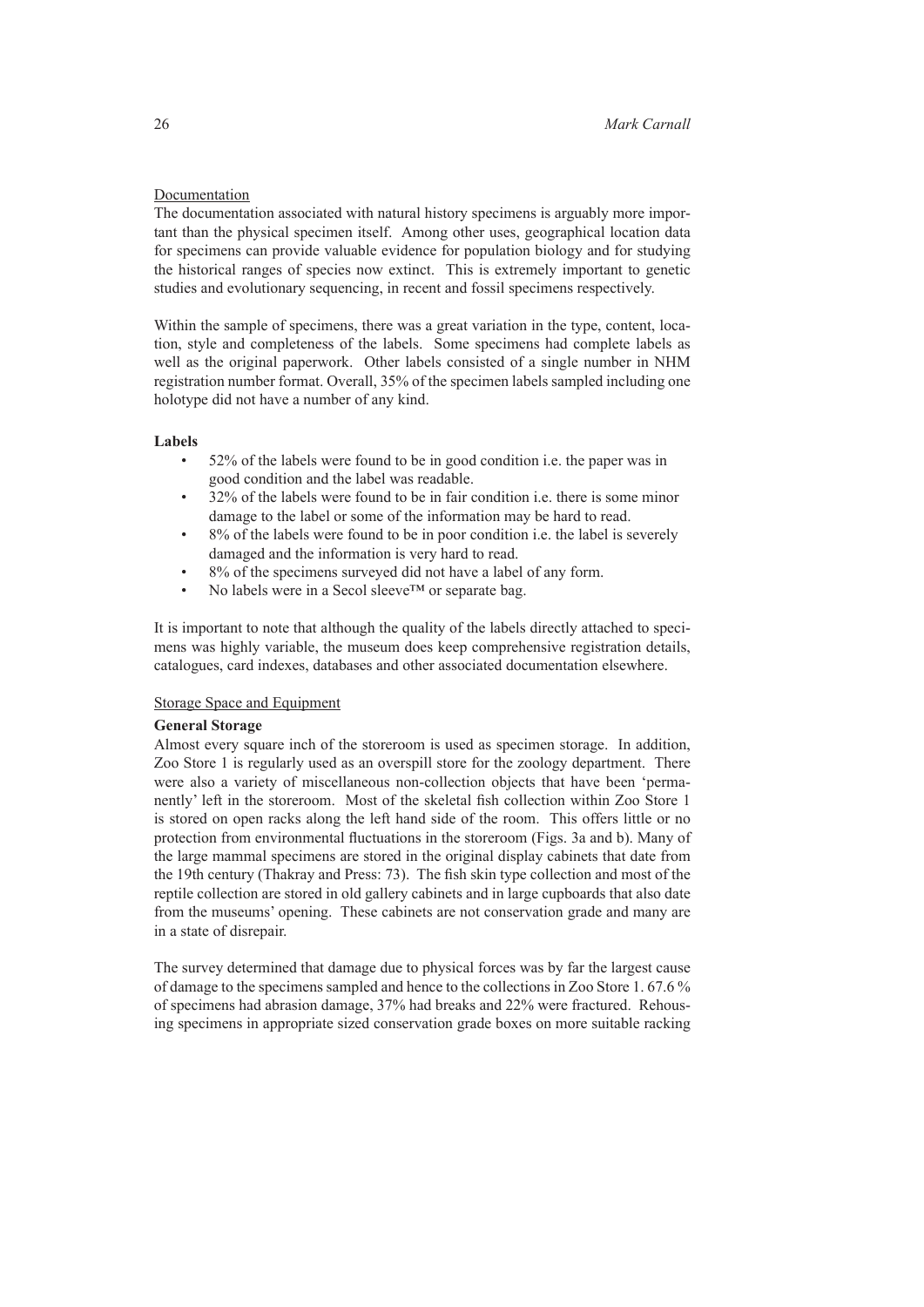or in cupboards would significantly decrease the damage the collections are suffering from physical causes (MGC 1992: 39). Much of the material in Zoo Store 1 is awaiting provision to transfer to the significantly better conditions at the Wandsworth store.

#### **Extraneous Items**

Zoo Store 1 is difficult to manage because of the diversity of types of specimen and storage, and because specimens fall under a number of curatorial departments. However, while surveying the store it became apparent that there was not only a mix of specimen types but also a great deal of material that did not belong in the store or even in a museum. Such items included office contents, disused laboratory equipment, and other even less appropriate material, including a collection stored in flammable spirit.

Some of these objects were removed upon discovery but no doubt there are other objects like these amongst the collection. As a direct result of this survey, most of these extraneous items were identified and removed.

### Collections Management Procedures

Whatever the policies set for the standard of collections management, they can only be as effective as their management. Collections management includes setting policies for the standards to be achieved and maintained; establishing the procedures for staff to follow that will ensure that standards are maintained; keeping comprehensive records of every action that affects an object or a collection; and, finally, taking steps to ensure that staff understand and follow procedures. Judging the implementation of procedures in Zoo Store 1 was difficult, because only the outcome could be assessed, not the processes and events that led to it. However, one of the specimens examined highlighted attitudes towards the acquisition of specimens that has helped to bring about an everincreasing need for more space. This example is especially pertinent with the current climate of using collections to engage with the public and not "clinging on to everything unthinkingly" (Wilkinson 2005: 9). Alongside the specimens in one of the many cupboards in Zoo Store 1, was a letter from the donor dated 1998, saying that if the specimens are of no use he would like to collect them.

#### *Wandsworth Vertebrate Store*

It is already apparent that Zoo Store 1 is in a rather poor state and does not satisfy basic standards of collection care. However, the NHM Wandsworth off site store, another zoological storeroom, has in the last 15 years become a textbook example of a good natural history collection dry store. Examining the set-up at Wandsworth may help to understand some of the root issues that affect the care of the NHM collections and how these can be overcome or prevented.

The NHM purchased the buildings in south London in 1990 in order to rehouse most of the large mounted vertebrate collection from an old store in Ruislip. The store holds thousands of large specimens.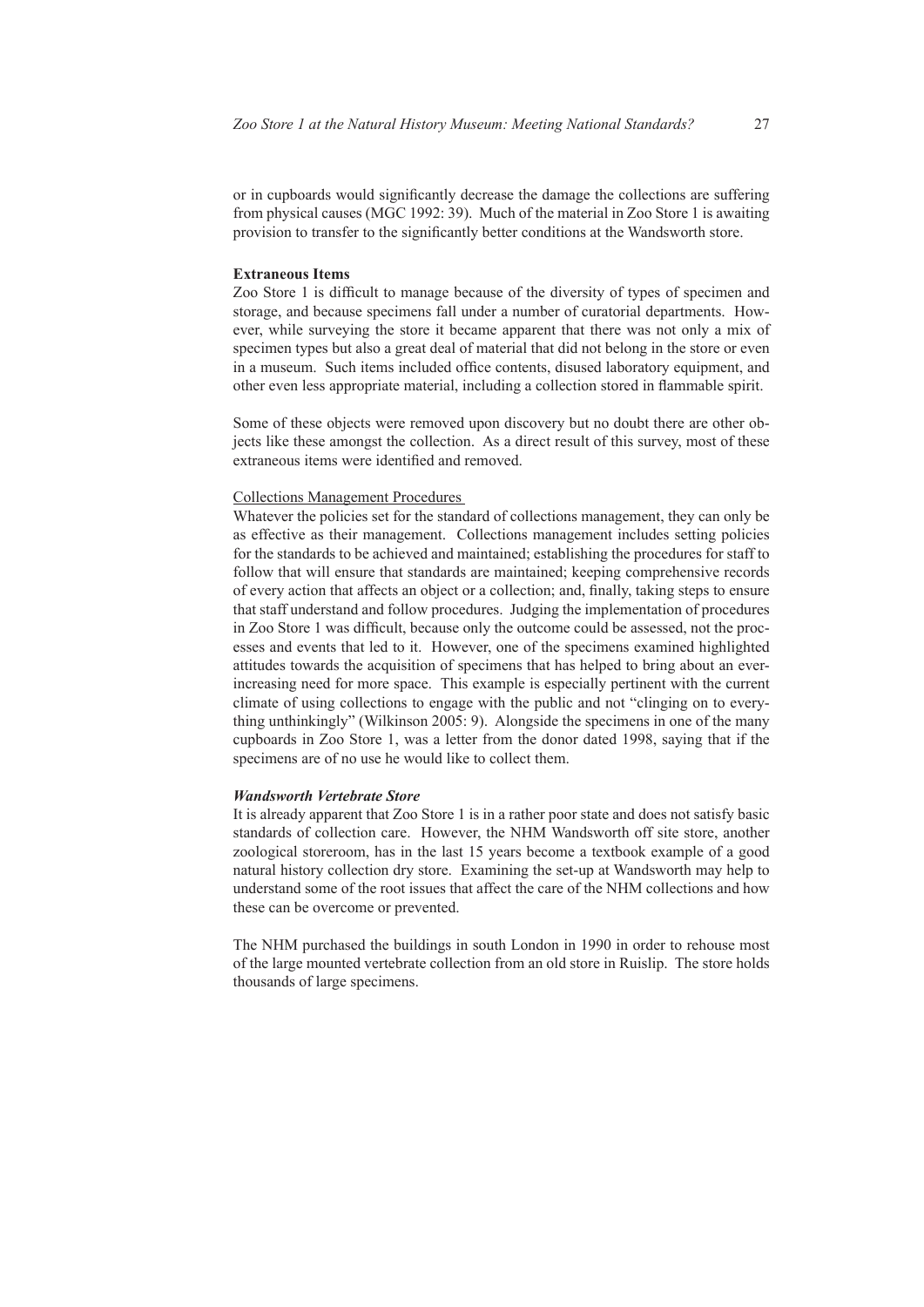# Disaster Planning

Wandsworth is more than adequately equipped to deal with storms, fire, flooding and theft highlighted in the disaster plan.

In case of a storm, the store is equipped with earthing rods fitted to earth lightning strikes. There are no windows in the storeroom, which prevents possible damage from flying debris.

To prevent fire, the whole site is designated a no-smoking site, unlike the main site until recently (See Disaster and Emergency). The storeroom is also fitted with area specific water sprinklers to respond to localised fires. There is an automated smoke venting system as well as an automated roller shutter that prevents the spread of fire between areas.

Flooding has been highlighted as potentially the most serious risk to collections becuase of the range of possible sources of water flooding and the difficulty in detecting it until after significant damage has been done. The Wandsworth storeroom is regularly patrolled by security staff in normal working hours but infrequently outside them (Valentine and Sabin 2004: 5). Therefore, a number of portable flood detectors ('waterbugs') have been deployed that emit a loud, shrill alarm when water is present. Except for extremely large specimens, all specimens are stored above ground height. The size of the storeroom and the presence of drains (Valentine and Sabin 2004: 5) is enough to prevent more than a few inches of water ever accumulating in the store even in a major flood.

# Environmental Conditions and Collections Preservation

#### **Relative Humidity and Temperature**

The environmental conditions at Wandsworth are monitored and maintained by a Building Management System (BMS). It will shortly be networked so that curators and conservators will be able to remotely monitor conditions. The new system will alert staff of critical conditions by email and SMS (Tilleard 2005). Relative humidity is centred at  $45\% +10$  and  $-5\%$  and temperature is set at  $16^{\circ}$ C with a tolerance of + or -1°C (Ryder 2005: 1). These figures were decided upon between departments that hold collections at Wandsworth.

# **Pest Management**

The integrated pest management (IPM) procedures set up for the NHM were developed and implemented at the Wandsworth site (NHM 2003c). A programme of trap monitoring has been maintained since collections were moved into the storeroom.

The IPM procedures are viewed so seriously that any party moving material to Wandsworth is required to sign an integrated pest management declaration to prevent re-infestation of the collections (IPM Declaration for Wandsworth 2003).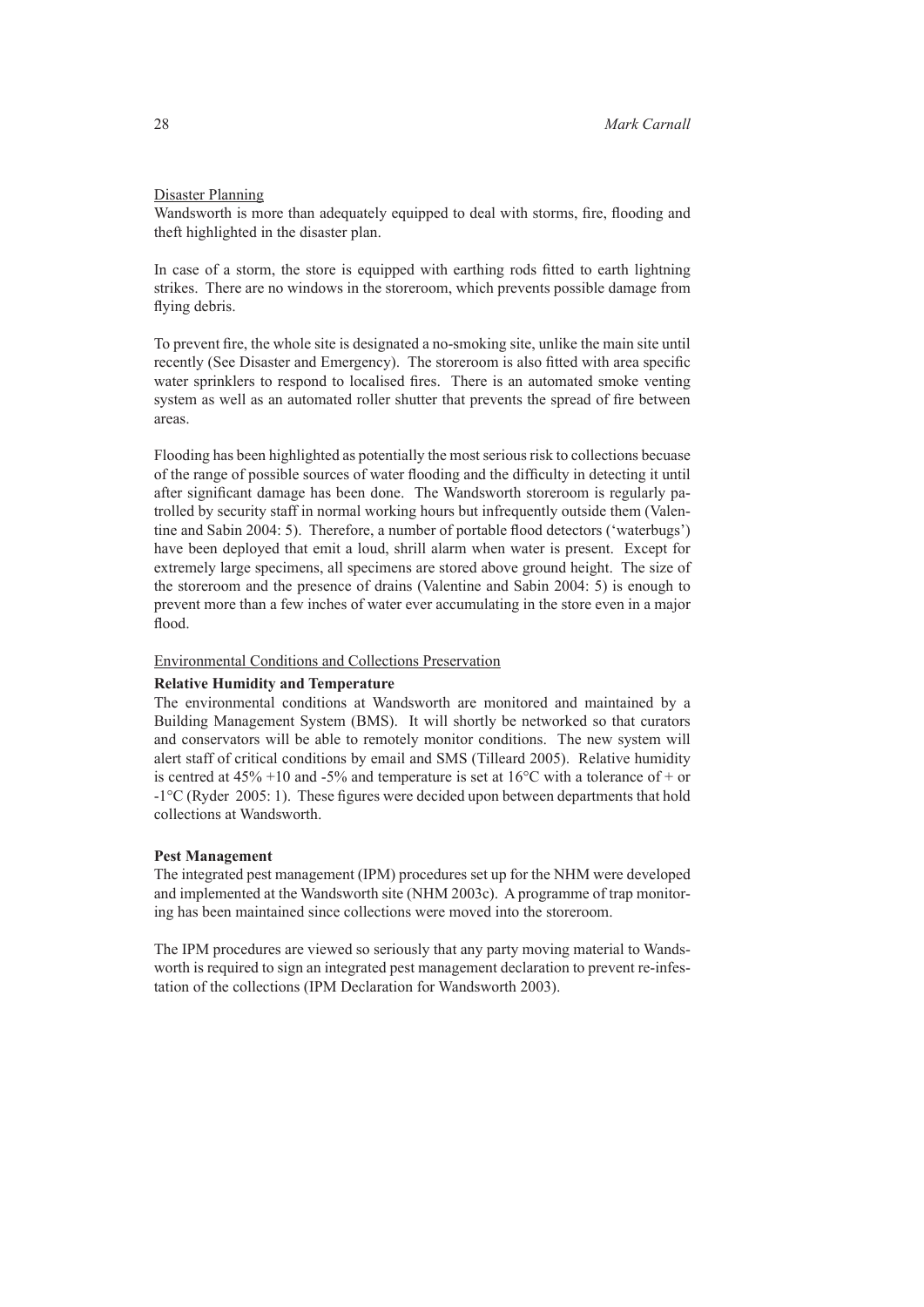# **Atmospheric Contaminants**

Atmospheric contaminates including dust and other particulate matter can often be impossible to control and over long periods can cause significant damage. At Wandsworth, the air is filtered twice through carbon filters before entering the storeroom. Filters are changed every six months. A negative pressure gradient is maintained so that air is led out of the storeroom whenever doors are opened, thus preventing particulate pollution from entering.

#### Documentation

Every specimen at Wandsworth is labelled and held on the collections database. The labelling style and content is consistent across the collection in line with the documentation standards set by SPECTRUM (MDA 1997).

# Storage Space and Equipment

Due to the large size and numbers of specimens, many of those in the Wandsworth store are kept in customised open storage. Although a few of the older cabinets are still in use, most of the specimens are stored on customised open shelving. The specimens are arranged using the space economically and curators have been careful to avoid the specimens touching each other. The extensive trophy antler and head collection is stored on compactor storage specifically designed for the NHM (Figure 1).



**Figure 1.** Ranks of the customised racking designed to suspend one of the world's largest collections of trophy antlers and heads. This storage not only uses the space efficiently but is also easily accessible. Photograph: author.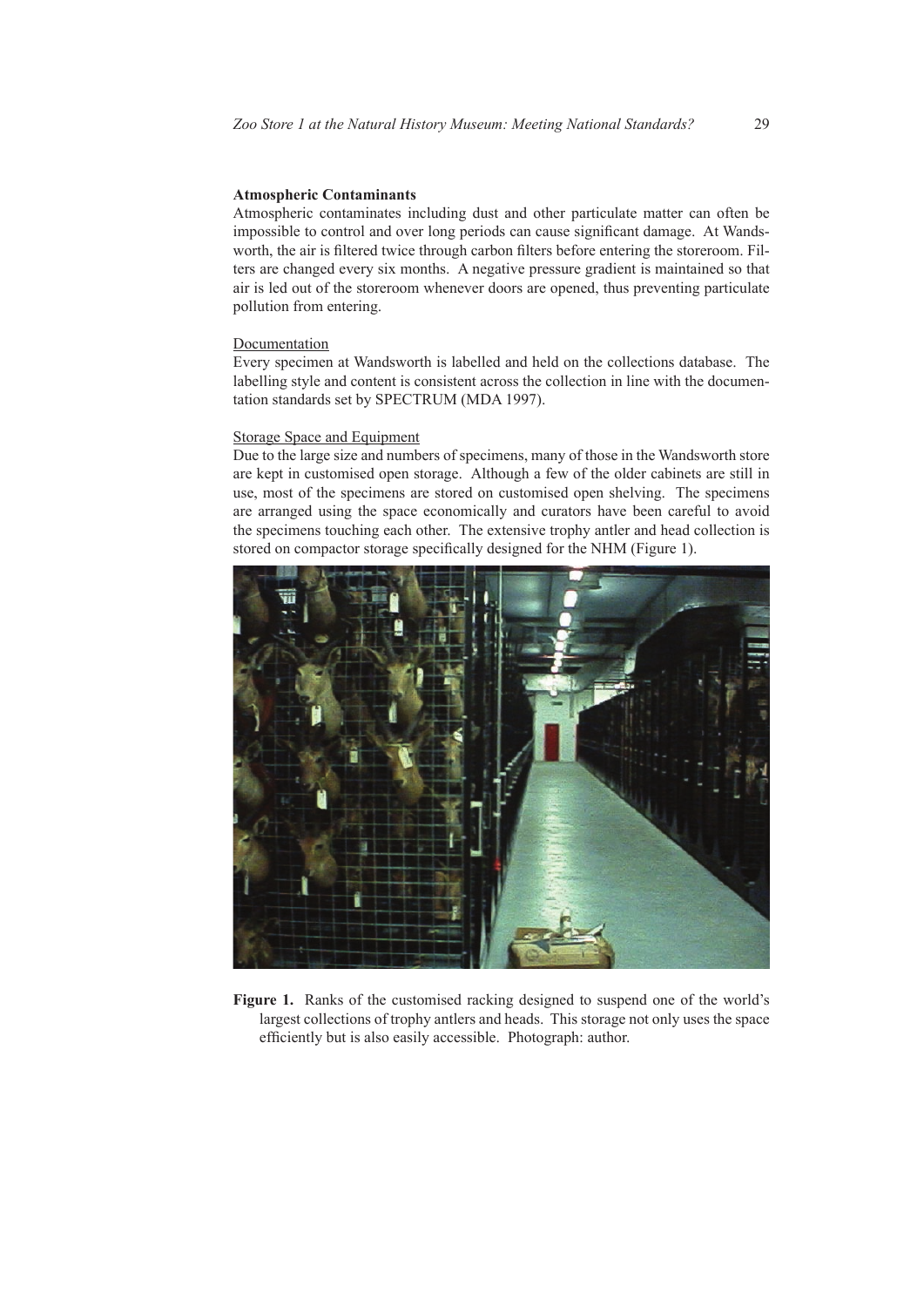# Collections Management Procedures

The storage facilities, including security and maintenance, are run by an out-sourced facilities management company, which has worked with the museum to provide security and maintenance specifically tailored to the needs of the collection. Members of staff visiting the storeroom are required to sign keys in and out of the security office. Visiting researchers are permitted on site by appointment only and for a predefined period, supervised by a member of museum staff at all times. The storerooms are routinely patrolled around the clock, and museum staff working alone are required to radio in every half an hour in line with the museum's lone working policy.

Through dialogue between the NHM and the facilities management personnel it was recognised that the effective management of the store required continuity of NHM collections management staff. It was necessary for the same individuals to work at Wandsworth over a long period of time, rather than staff being periodically rotated. This is so that the staff are familiar with the security, maintenance and access procedures that require attention on daily, weekly, monthly and yearly cycles. As a result, the facilities management staff and the scientific staff have developed a good working relationship, and both groups understand the need to work together to effectively manage the site. Richard Sabin, mammal curator, has been instrumental in organising and developing the Wandsworth mammal storeroom as well as creating working dialogue with facilities staff to maintain the high standard of collection care.

### **Discussion**

# *From Policy to Practice*

Griffin (1987: 391) highlights that few museum workers see themselves as part of an organisation, and this problem increases exponentially with the size of the museum. Staff may therefore find it difficult to accept the need for standards and the discipline and inconvenience of procedures necessary to maintain them.

Staff indifference may be exacerbated because policies and standards may have been drafted over a long period, but are instigated overnight. It is unreasonable to assume that they can be realised in a similarly short space of time, especially when dealing with collections of 70m specimens and items (NHM 2003a: 7). This argument could be used to defend the state of the collections in Zoo Store 1. However, it can be seen from the stores assessments that these standards can and have been met in this same timeframe in a storeroom holding similar collections (Table 1). The differences between Zoo Store 1 and Wandsworth may help to explain why standards have not been realised in Zoo Store 1, while in Wandsworth they have all been met.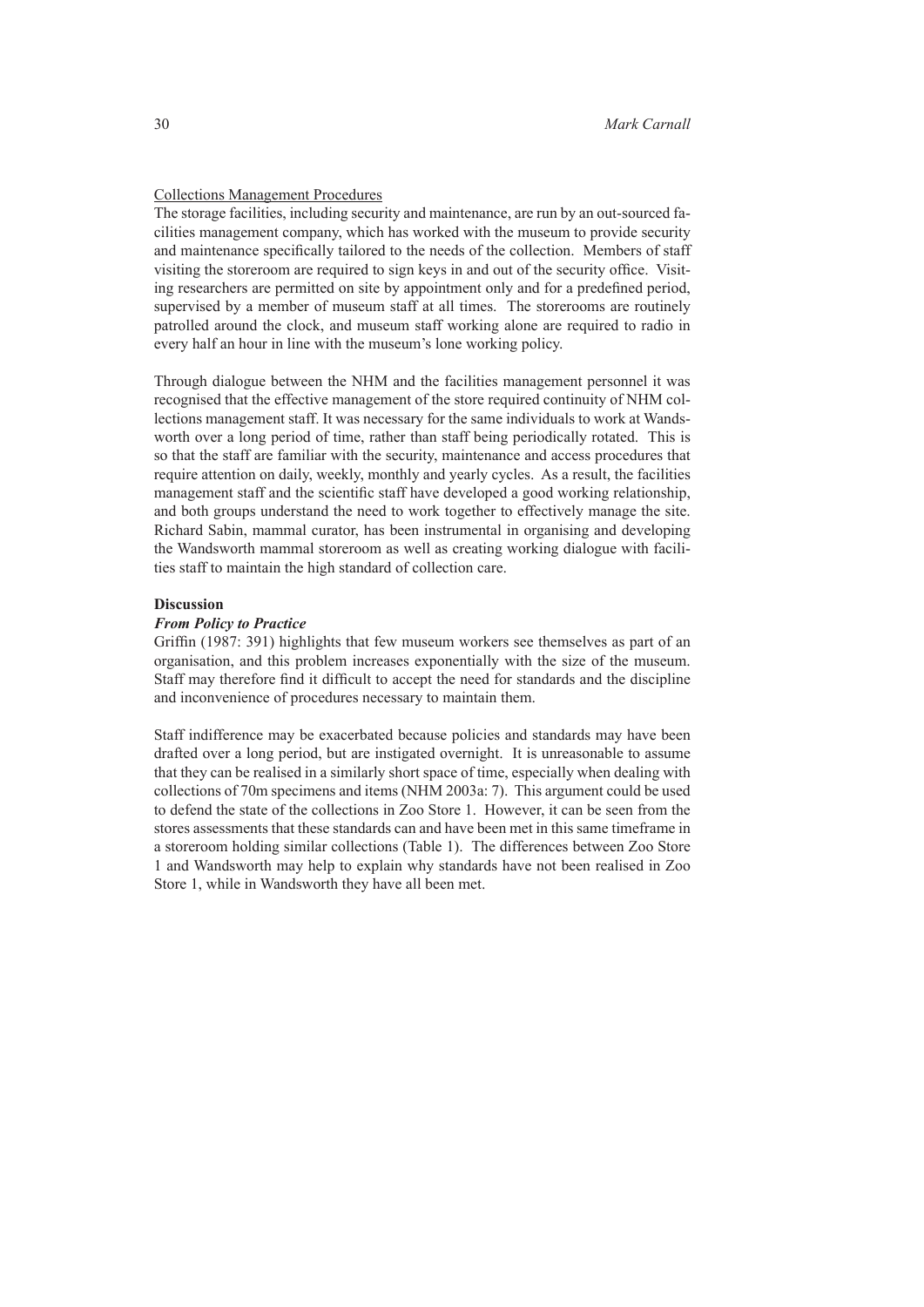| <b>Source of standard</b>                                                                   | <b>Year</b><br><b>NHM</b><br><b>Instigated</b> | <b>Zoo Store 1:</b><br><b>Standard met?</b> |
|---------------------------------------------------------------------------------------------|------------------------------------------------|---------------------------------------------|
| Museum Documentation Association<br>documentation standards                                 | 1997                                           | Not met 10 years<br>later.                  |
| Basic security provisions outlined in Museum<br>and Galleries Commission Standards          | 1992                                           | Met 15 years later.                         |
| Vapona ban                                                                                  | 2003.<br>Deadline<br>1/04/2004                 | Met 3 years later.                          |
| Basic level care of collections outlined<br>in Museum and Galleries Commission<br>Standards | 1992                                           | Not met 15 years<br>later                   |
| <b>Integrated Pest Management policy</b>                                                    | 2003                                           | Met                                         |
| Disaster and emergency provisions                                                           | 2004                                           | Met 3 years later.                          |

**Table 1**. Standards compliance in Zoo Store 1.

#### *Entrenched Practices*

The collections at Wandsworth were moved in 1992, whereas some of the collections in Zoo Store 1 have resided in the storeroom since the museum's opening. This means that at Wandsworth some aspects of collection care were planned and installed before moving the collections into the storeroom, while in Zoo Store 1 the same provisions have been in place since the room was first used as a specimen store.

Until this year, the mammal section has had the largest amount of material at Wandsworth. In Zoo Store 1 the mammal section and the fish, reptile and amphibian section as well as other departments which have temporarily stored material in Zoo Store 1, have all been responsible for parts of the collections in the storeroom. The management of the storeroom has been complicated because good communication and coordination between the groups has not been maintained and the storeroom has ended up as a veritable 'dumping ground' of specimens and other material. This could be due to the lack of a single person with the responsibility to enforce procedures and to compel people to remove extraneous materials. The conditions of the Wandsworth store have been brought about by the very hard work of one individual (NHM 2003c) and facilitated by excellent communication between estates management and scientific staff working to bring the collections up to the current standards.

### *Scientific Use of Collections*

The collections stored in Zoo Store 1 are of less scientific research value compared to the spirit collections in the Darwin Centre (cover illustration). The laboratories and offices of staff at the Darwin Centre deal with the constant flow of specimens in use in research, awaiting processing for outgoing and incoming loans or in the process of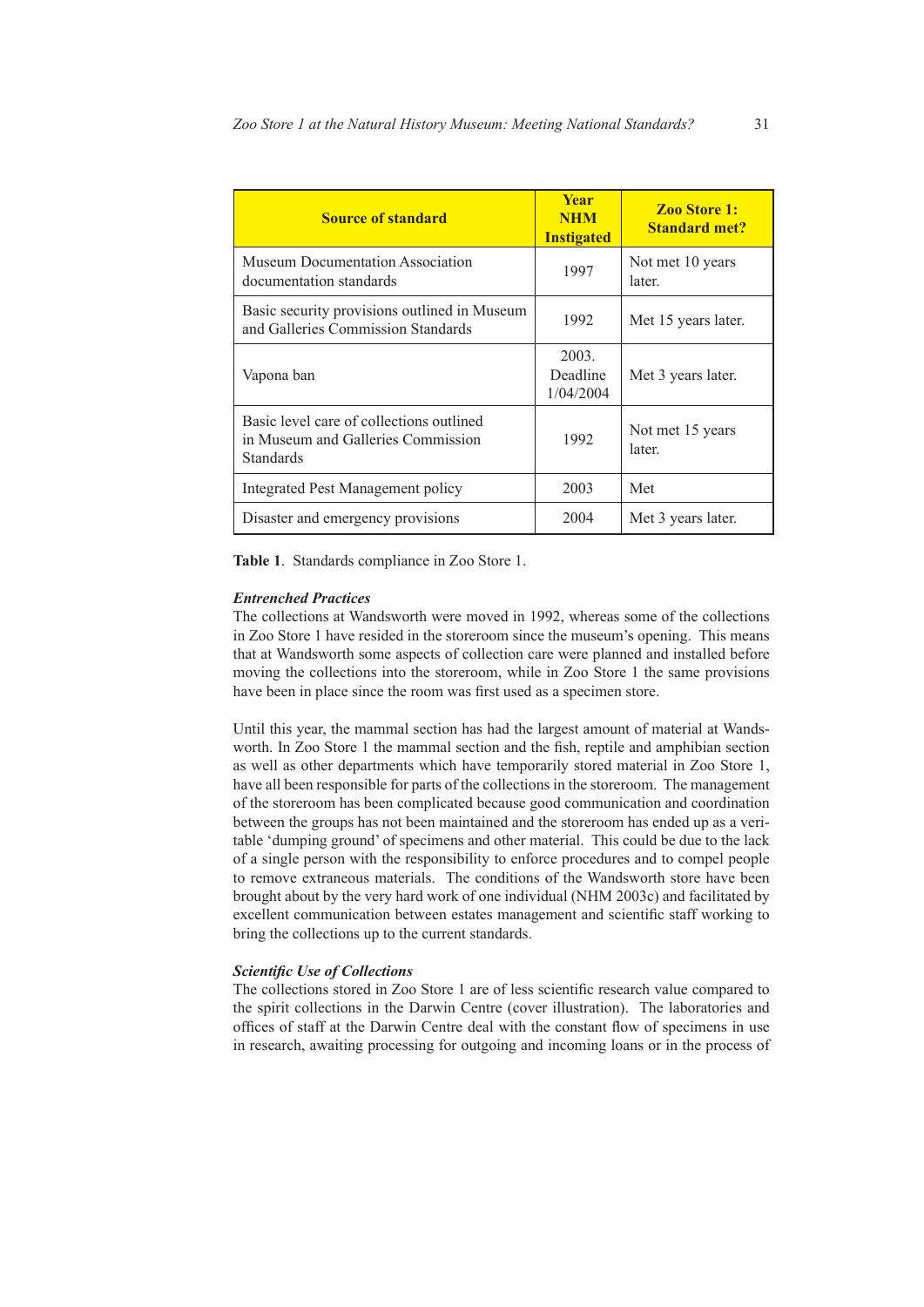conservation or documentation. The majority of current biological research occurs at tissue or cell level; genetics has all but superseded anatomy and biodynamics as the prime source of zoological research (Behe 1998: 4). The odd large mounted specimen is used more often than not as corridor decoration or as part of a display rather than in active scientific research.

Osteological material is still used in research. The large vertebrate specimens at the Wandsworth storeroom are frequently used because cetacean specimens and other large mammals are not easily stored in spirits and many of the organisms are now protected in the wild because of big game hunting.

In contrast, a large section of the specimens in Zoo Store 1 can be viewed as skilfully created art objects rather than specimens for scientific use. A large proportion is not on a searchable database and information pertaining to them has deteriorated or been misplaced over time. Many items are mounted fish specimens. This is now practised mostly to preserve fish trophies, because of the many disadvantages to their value for scientific study (Carnall 2005: 27). Attempts at painting and conserving them in the past have resulted in further loss of utility of this material for scientific study. Specimens with greater scientific value have until recently been the priority for conservation, and so those in Zoo Store 1 have been allowed to deteriorate.

However, some published guidelines acknowledge that attitudes to natural history specimens may evolve. They emphasise that collections should be managed not only for active research, but with "respect for the scientific, historic, physical, cultural and aesthetic integrity of the specimen or artefact and its associated data" (SPNHC 1994: 1). Members of staff at the NHM play an active role in the work of the Society for the Preservation of Natural History Collections and one assumes that these guidelines have been adopted. Yet policy has failed to filter down to staff practices in Zoo Store 1.

# **Conclusions**

Wandsworth was an empty building before the collections were moved in. Zoo Store 1 has been part of the museum since it first opened and this is why the miscellany found during this survey has accumulated. Many of the problems discussed above have been inherited from previous generations' activity. But access to Wandsworth is strictly controlled and recorded, and so visiting researchers and staff are less likely to use the collection space as a temporary storage facility for extraneous material. When, during the survey, the extraneous items noted above were discovered in Zoo Store 1 staff members had no idea that the items were in the storeroom or who had seen fit to deposit those items there.

The spirit collection and other miscellany highlight possible problems with personnel who do not see how such items can bring the management of collections in a national museum into serious question. This attitude was representative of the outdated perspective often found in museums. The policies and standards set at trustee, directorate and heads of collections level were not filtering down to the staff who have the most contact with specimens, and the conclusion must be that the appropriate management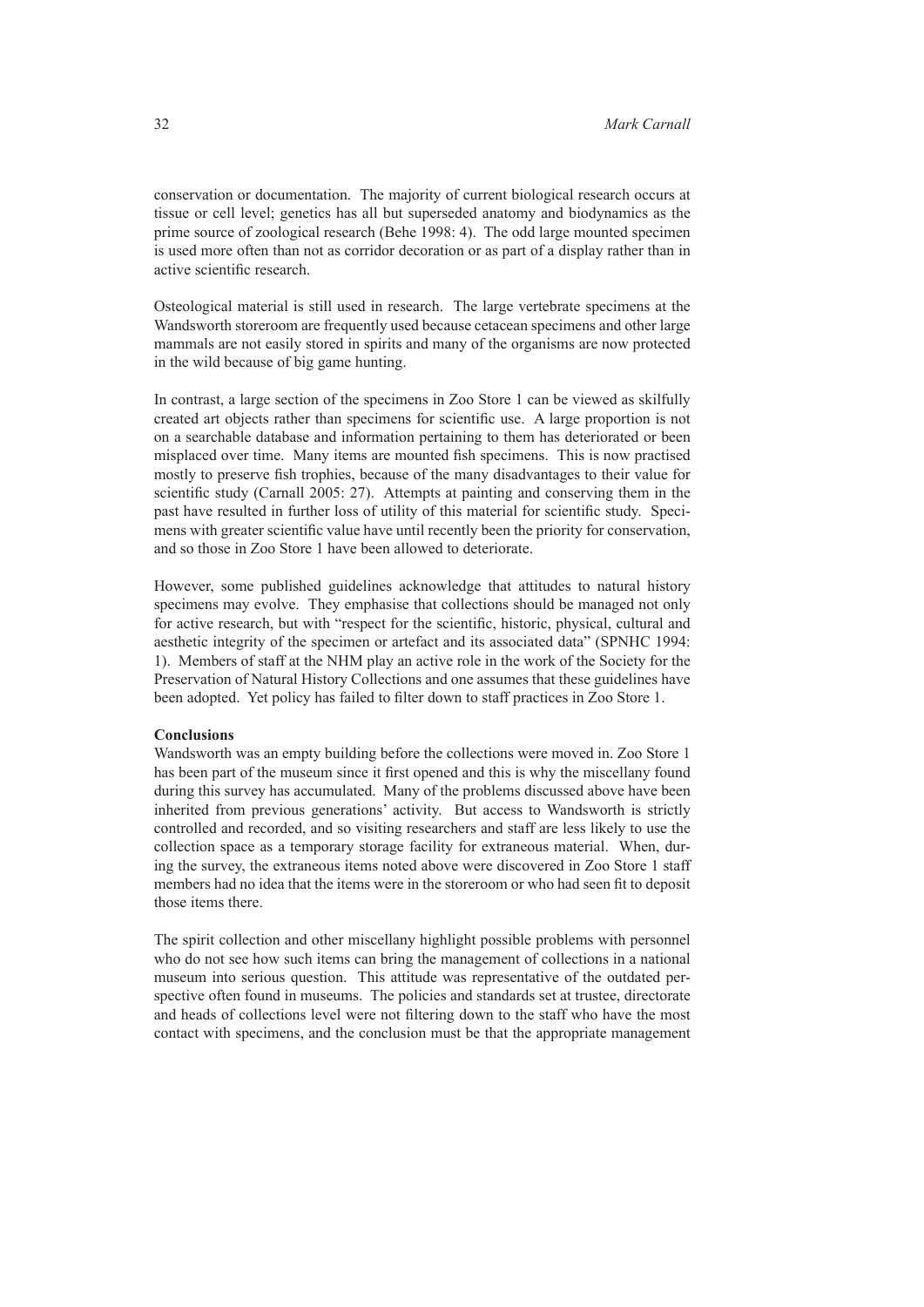structures to implement and maintain them were not been effectively implemented. This problem has subsequently been addressed. All staff members, regardless of section or position, should be well informed of policies for managing the collections to maintain high standards, and of their own responsibilities. Staff should be informed, as they are in health and safety practice, where full support is required at every level of management from trustees down, with full provision for training. There is an insistence that every member of staff understands their moral and legal responsibilities.

A problem that faces those aspiring to meet set standards for collections management is that there is still a great deal of ambiguity on the detailed parameters, especially for standards relating to environmental conditions. The NHM has adopted the standards for environmental factors laid out in the Museums and Galleries Commission, *Standards in the Care of Biological Collections Guidelines* (MGC 1992: 52). However, closer examination of these guidelines and of other relevant literature reveals that the figures given are approximate and based on recommendations rather than scientifically established optimum values. For example, 50-55% RH is recommended as an optimum range for a mixed collection of specimens in the MGC guidelines (MGC 1992: 52) but 45-60% is suggested as acceptable by Thomson (1986: 86). Indeed, the MGC guidelines note that "there is a great deal of debate about acceptable levels, further research may reappraise the values given in this table" (1992: 52). Although the difference seems minimal, complications arise when museums lending to museums in other climates demand that specimens are kept in the conditions specified by the standard scheme they are using (for further discussion of this issue, see Thomson 1986: 112- 121). The original parameters represented a consensus based on best knowledge at the time, and either there has been no further research, or else the guidelines have not been updated.

Nonetheless, these 13-year-old guidelines are still the prime source of reference for environmental standards (NHM 2003a: 5). It is surely time for these standards to be revisited and updated, with further research undertaken as required. Meeting current standards is only the beginning of a much longer process of establishing proven, cost effective benchmarks for the long-term preservation of collections held in trust by public museums. Since the survey was undertaken and as part of the development of the next OC phases, the NHM is now actively working on developing and experimenting with environmental conditions using the example of Wandsworth as a benchmark for collections management.

#### *Collections For All?*

10 to 20 years ago, when standards were being benchmarked and made widely available through publication, (Griffin 1987; MGC 1992 etc.) marked the acknowledgement of the need for standards to define the required levels of care for museum collections. The Natural History Museum only exemplifies a widespread problem in museums. I suspect that the majority of museums have storerooms comparable to Zoo Store 1. The Natural History Museum, however, has a particular national and international role in upholding of standards. If the storeroom doors are to be opened to all, then professional standards do need to be established and met. Until that time it is best that some remain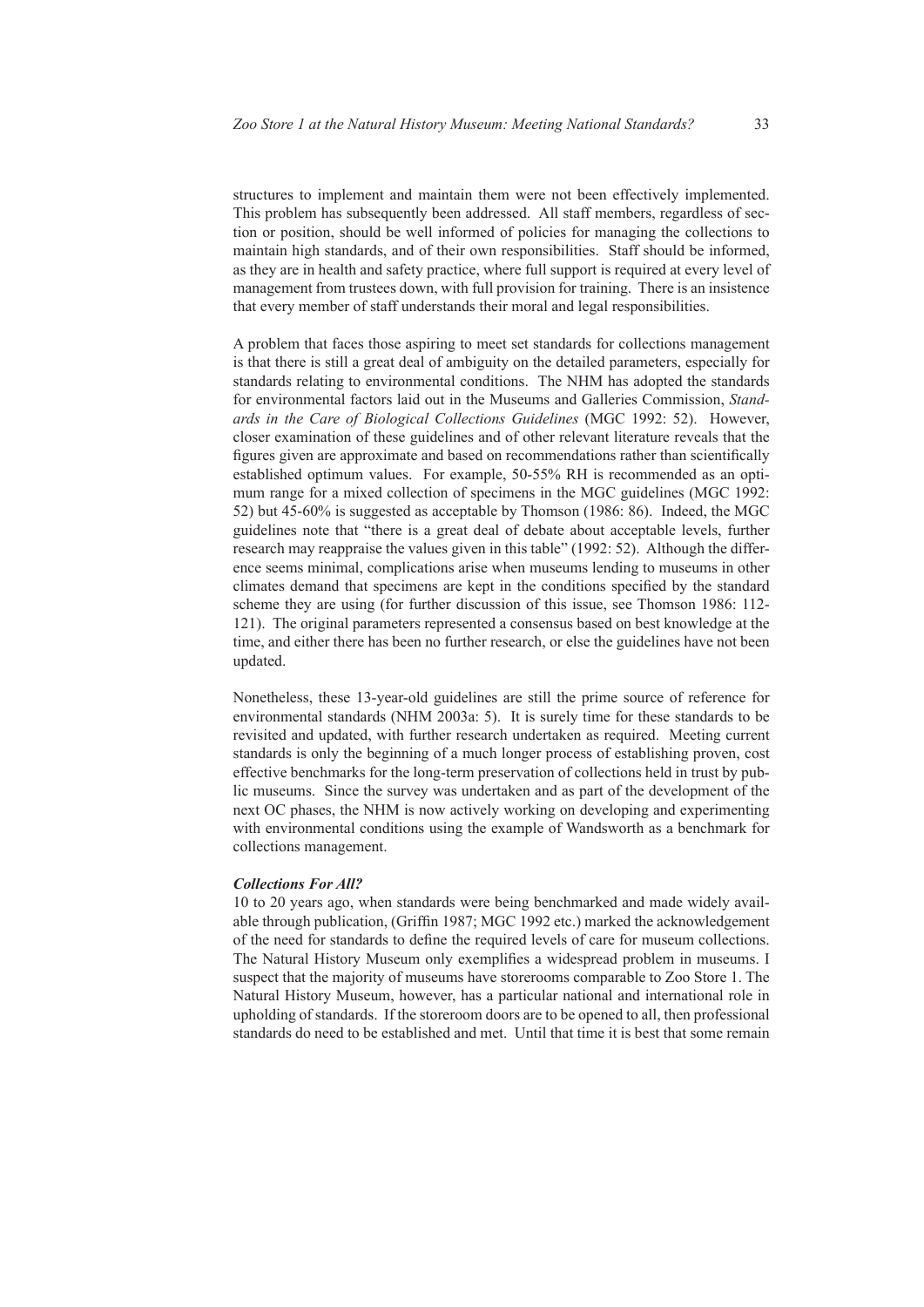tightly shut. However, this survey and others like it are being used to inform the setting of standards as well as changing the way collections are assessed at a manageable level.

#### **Acknowledgements**

I would like to thank both Clare Valentine and Richard Sabin at the NHM for allowing me access to the wonderful collections held at the NHM and their support, expertise and openness. I would also like to thank them for the opportunity to assess one of the oldest, largest and potentially problematic storerooms to highlight some of the difficulties in dealing with the inherited problems of the old practices and to inform the difficult process of meeting and developing new standards.

I would also like to thank Melissa Gunter for her hard work and research in developing the survey and for allowing me to use the survey. Her work, help and enthusiasm were instrumental in understanding exactly how collections deteriorate and how we can quickly assess museum storerooms.

# **References**

*Abbreviations* SPNHC - Society for the Preservation of Natural History Collections MA – Museums Association MDA- Museum Documentation Association MGC- Museums and Galleries Commission MLA- Council for Museums Libraries and Archives, formerly Re:source

| Ambrose, T. and Paine, C. 1993. Museum Basics. | (ed              |
|------------------------------------------------|------------------|
| London: Routledge.                             | rat              |
| Anon, 2003. Integrated Pest Management (IPM)   | Glaister, J 2005 |
| <i>declaration for Wandsworth.</i> Unpub-      | tio:             |

Behe, M J. 1996. *Darwin's Black Box*. New York: Touchstone.

lished internal report. NHM.

- Besterman, T. 2002. *Museum Association Code of ethics for museums*, 3rd edn. London: Museums Association.
- Carnall, M.A. 2005. Unpublished. *Manual of Specimen Destruction*. Unpublished internal report. NHM.
- Cox, H. 1999. *The application and use of standards in the care and management of libraries and archives.* National Preservation Office.
- Davis, P S. 1994. Documentation of collections. In Stansfield, G. Mathias, J. and Reid, G.

ds.), *Manual of Natural History Curatorship*. London: HMSO, 70-97.

- The power and potential of collecns. In: Wilkinson, H. Collections for *the Future. Report of a Museums Association Inquiry*. London: MA.
- Griffin, D J G. 1987. Management in the museum organisation. In Leadership and communication. *The International Journal of Museum Management and Curatorship*, **6**, 387-398.
- Gunter, M. 2004. Specimen Condition Survey. Unpublished internal report. NHM
- Institute of Museum and Library Services 2005. *Museum data collection report and analysis.* http://www.imls.gov/pubs/pdf/Museum\_Data\_Collection.pdf [Accessed 5 November 2005].
- Liston, D. 1993. *Museum Security and Protection: A handbook for cultural heritage in-*